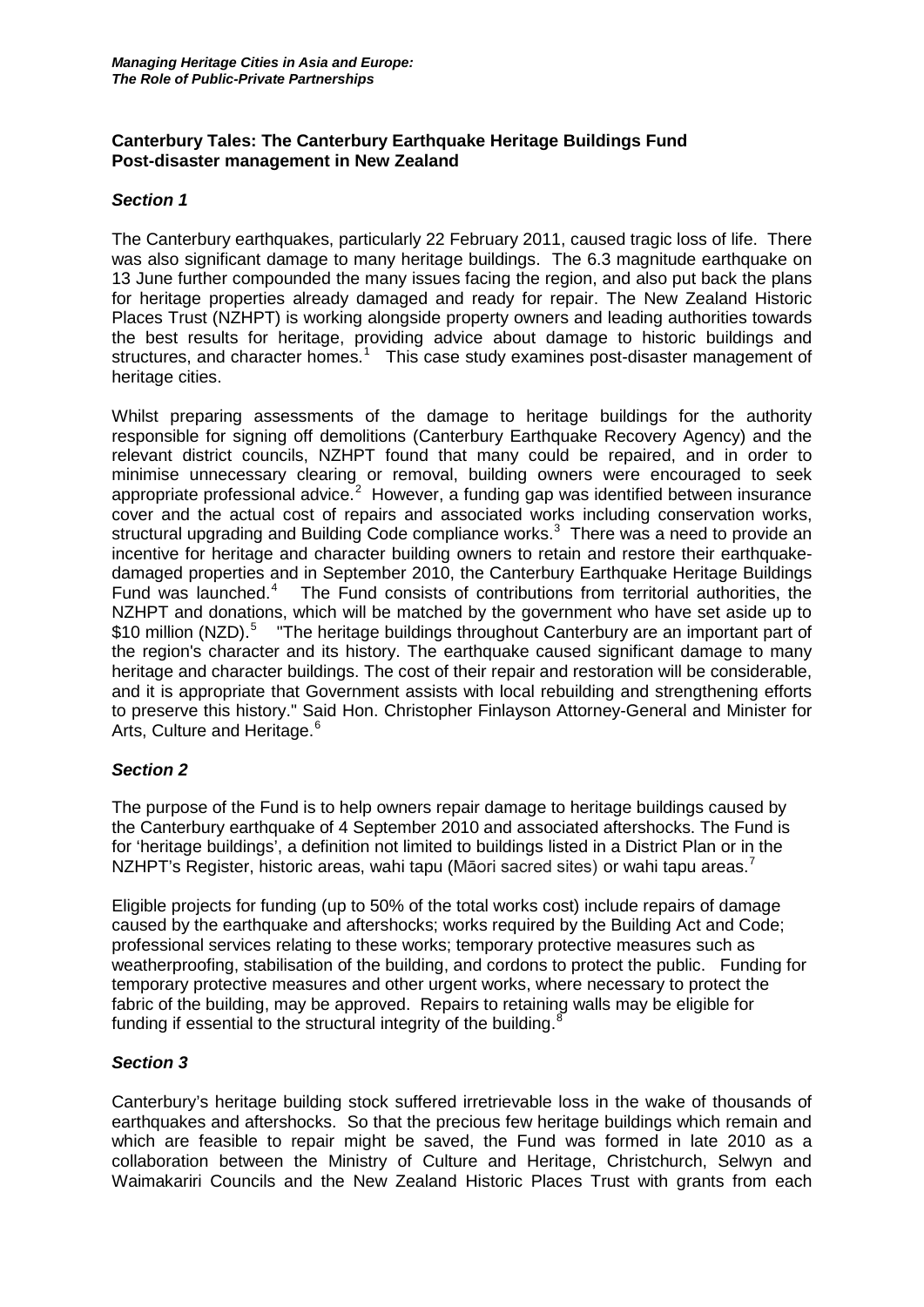#### *Managing Heritage Cities in Asia and Europe: The Role of Public-Private Partnerships*

contributing to start up capital. A generous \$1 million pledge from Fletcher Construction initiated the first significant grant for the restoration and reconstruction of a noted Christchurch Heritage building – the 1882 McKenzie and Willis building in High Street. Government pledged to match dollar-for dollar all donations made to the Fund, to a maximum of \$10 million.<sup>[9](#page-3-8)</sup>

The Canterbury Earthquake Heritage Buildings Fund is an independent Trust, established by deed of trust and is administered by Trustees whose powers set out in the foundation document. The principal objective of the Fund is to raise funds for the preservation of heritage buildings and to allocate those funds to qualifying applicants in the best interest of the people and built environment of Canterbury The Christchurch City Council lends support by covering some administrative functions and costs.<sup>[10](#page-3-9)</sup> It is an approved donee organisation, which entitles an individual or corporate donor to claim a tax credit, or deduction, for any donation over \$5.

The repair and restoration of heritage buildings in Canterbury will go on for a number of years. The Fund will be wound up when all funds are distributed, or at a date to be agreed between the Minister of Arts, Culture and Heritage, Christchurch City, Selwyn, and Waimakariri District Councils, and the NZHPT. The relevant territorial authorities are tasked with monitoring all funded work and compliance. The Trustees report to the Minister for Culture and Heritage every six months on the donations received and total value of the Fund; the number of applications received; the number of applications considered by the Trustees; the number of applications approved; the total amount of funds allocated; a narrative of funded work; and a narrative of the outcomes achieved.<sup>[11](#page-3-10)</sup>

# *Section 4*

"What is unique about this fund is its Government endorsement" said Anna Crighton, Chair, Canterbury Earthquake Heritage Buildings Fund. By prioritising places of greatest heritage significance, the Fund ensures that key features of Canterbury's heritage landscape are retained for the benefit of its communities and for future generations. The Fund has been as successful as its resources have allowed. But it has been difficult, too, to persuade some people that the heritage they own is vital for the city's rebuild. Many owners have been reluctant to retain their buildings and after investigation find the easy option is to demolish. Thus to advocate, encourage and incentivise retention remains a priority. The Fund has received in total approx \$9m, which testifies to its public appeal, of which \$8m has now been allocated. Other grants have been approved for saving the facades of key heritage buildings. Previously, 'façadism' was looked down upon by heritage purists, but most have now realised that keeping a façade (with a new building behind) is probably the only means of preserving a tangible memory, a landmark, a point of reference, the anchor of a corner site in some cases and the enhancement of the streetscape.<sup>[12](#page-3-11)</sup>

# *Section 5*

This Public-Private Partnership shows that:

- When selecting which eligible buildings will receive funding a key consideration of the Trustees is the degree to which the building represents a public benefit. Many heritage buildings which contribute positively to our shared built environment are held in private ownership. $13$
- It is only with the combined resources of central and local government and private owners that sufficient funding can be generated to address the funding gap for disaster-prone heritage buildings.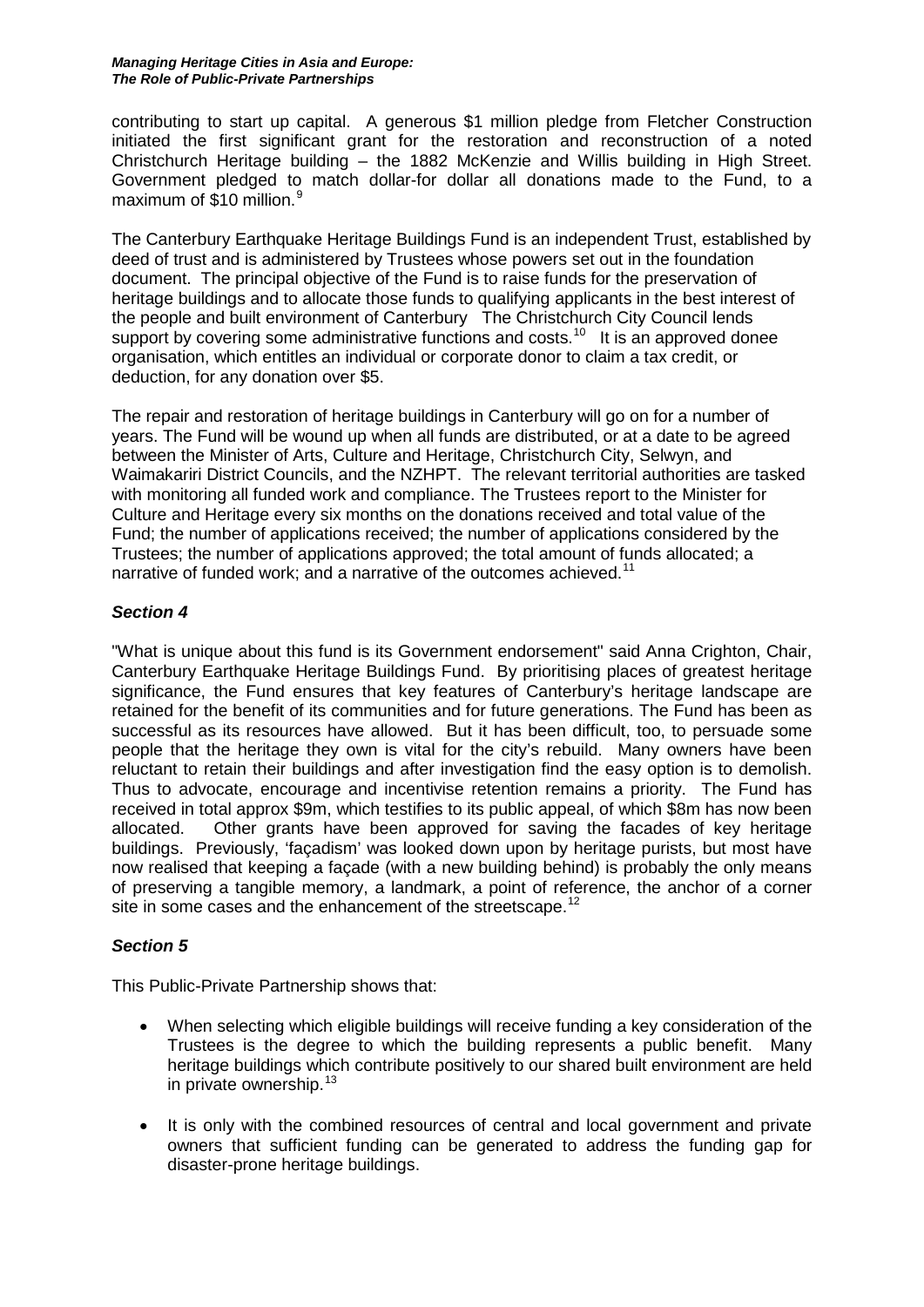*Managing Heritage Cities in Asia and Europe: The Role of Public-Private Partnerships*

- The Canterbury Earthquake Heritage Building Fund provides a possible model for new collaborative incentive initiatives enabling access to funding far beyond the resources of any one particular local authority acting alone.<sup>[14](#page-3-13)</sup>
- There is on-going widespread interest in heritage in New Zealand and the Canterbury earthquakes, in particular, have stimulated a ground swell of public awareness about heritage risk and survival. This should be capitalised upon with effective strategies for heritage at both central and local government levels.<sup>1</sup>

The main recommendation coming out of this case study is that the development of new collaborative national, regional and district grant funds be considered that could operate in a similar manner, with public donations (eligible for tax credits) and government matchfunding.

# *Section 6: This section will provide the contact information of the project co ordinator*

Bruce Chapman Chief Executive New Zealand Historic Places Trust Email: [bchapman@historic.org.nz](mailto:bchapman@historic.org.nz) Tel: +64 4 472 4341 Fax: +64 4 499 0669 www.historic.org.nz

# *Section 7*

<sup>1</sup> Website of the New Zealand Historic Places Trust Pouhere Taonga <http://www.historic.org.nz/en/Publications/CanterburyTales/NZHPT.aspx>

<sup>2</sup> Website of the New Zealand Historic Places Trust Pouhere Taonga <http://www.historic.org.nz/en/ProtectingOurHeritage/FAQs-Earthquake.aspx>

<sup>3</sup> Website of Christchurch City Council <http://www.ccc.govt.nz/homeliving/civildefence/chchearthquake/heritage.aspx>

<sup>4</sup> Website of New Zealand Ministry for Culture and Heritage <http://www.mch.govt.nz/node/894>

<sup>5</sup> Ibid, Christchurch City Council

<sup>6</sup> Website of Canterbury Earthquake Heritage Buildings Fund <http://www.savecanterburyheritage.org.nz/about/>

 $7$  Trust Deed of the Canterbury Earthquake Heritage Buildings Fund, 2011 [http://www.savecanterburyheritage.org.nz/media/uploads/2012\\_05/CEHBF-Trust-Deed.PDF](http://www.savecanterburyheritage.org.nz/media/uploads/2012_05/CEHBF-Trust-Deed.PDF)

<sup>8</sup> Canterbury Earthquake Heritage Buildings Fund Operating Guidelines [http://resources.ccc.govt.nz/files/CanterburyEarthquakeHeritageBuildingFundOperationalGui](http://resources.ccc.govt.nz/files/CanterburyEarthquakeHeritageBuildingFundOperationalGuidelines.pdf) [delines.pdf](http://resources.ccc.govt.nz/files/CanterburyEarthquakeHeritageBuildingFundOperationalGuidelines.pdf)

<sup>9</sup> Ibid, Canterbury Earthquake Heritage Buildings Fund

<sup>10</sup> Ibid